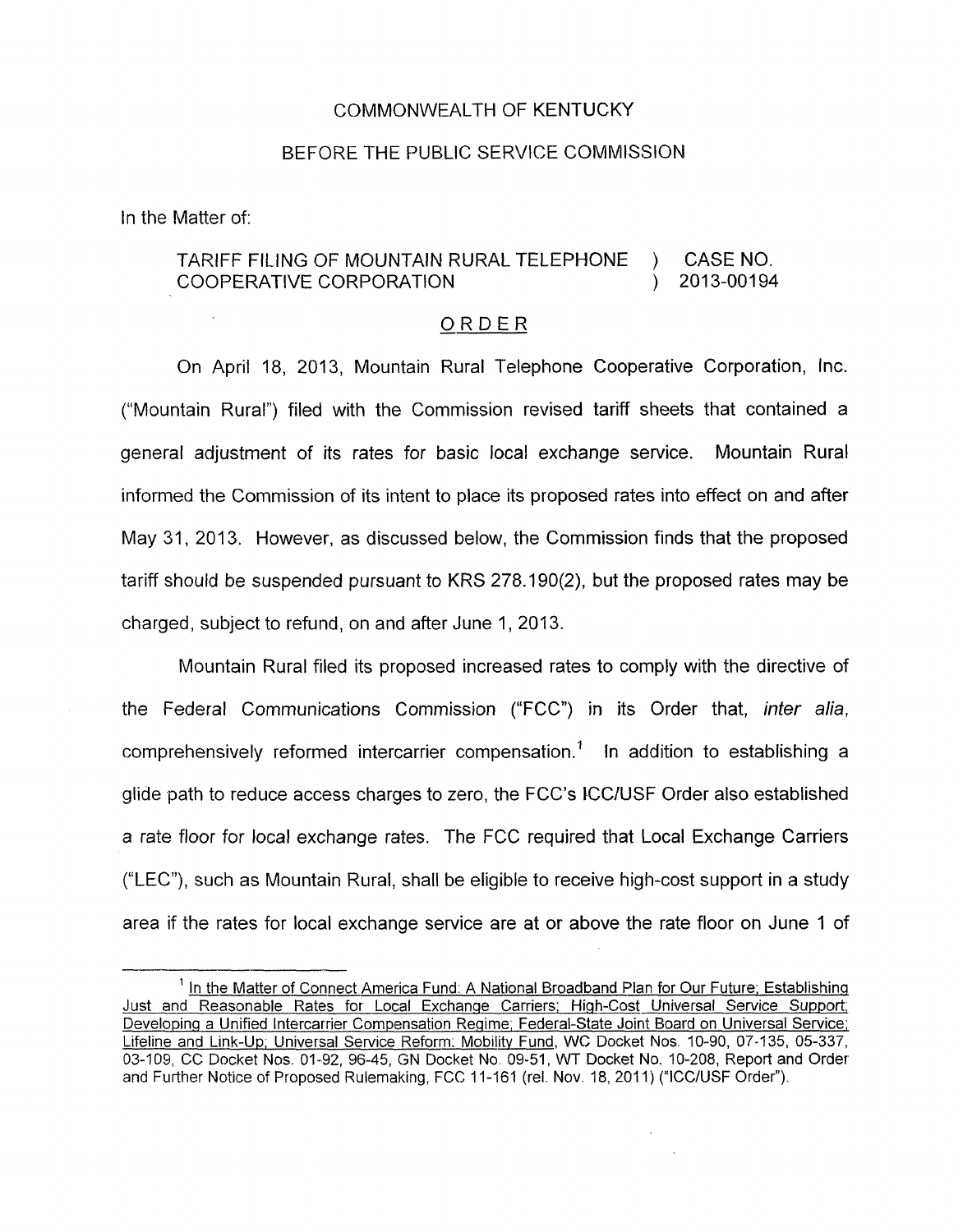every subsequent year.<sup>2</sup> Failure to meet the rate floor will result in forfeiture of the highcost support that the carrier would have otherwise received for that vear.<sup>3</sup>

The Commission, in the past, has held that a general adjustment in rates cannot be made simply through a tariff filing.<sup>4</sup> A utility must file an application that complies with the filing requirements of 807 KAR 5:001, Section 16, which, *inter alia*, requires that certain financial information be filed with the Commission and notice be given to customers. Mountain Rural's tariff filing seeking to raise local exchange rates is a general adjustment in rates and, therefore, an application for a general adjustment in rates must be filed pursuant to 807 KAR 5:001, Section 16. Mountain Rural must comply with the requirements found in 807 KAR 5:001, Section 16. Mountain Rural's tariff filing does not comply with this regulation and cannot be put into effect on the proposed effective date.

The Commission is cognizant that Mountain Rural's ability to receive high-cost loop support will be jeopardized if its rates for basic local exchange service are not at or above the \$14.00 rate floor mandated in the ICC/USF. Therefore, the Commission will only suspend the proposed rates for one day and allow them to go into effect on June 1 , 2013, subject to refund. The Commission also acknowledges the mandatory and the time-sensitive nature of the FCC's rate floor, and that all of the information specified in

<sup>&</sup>lt;sup>2</sup> 47 C.F.R. § 54.318 High-cost support; limitations on high-cost support.

 $3$  ICC/USF Order at  $\P\P$  133, 238-240.

<sup>&</sup>lt;sup>4</sup> See, Case No. 2004-00459, The Application of Louisville Gas and Electric Company for Approval of New Rate Tariffs Containing a Mechanism for the Pass-Through of MISO-Related Revenue *and Costs Not Already Included in Existing Base Rates (Ky. PSC Apr. 15, 2004).*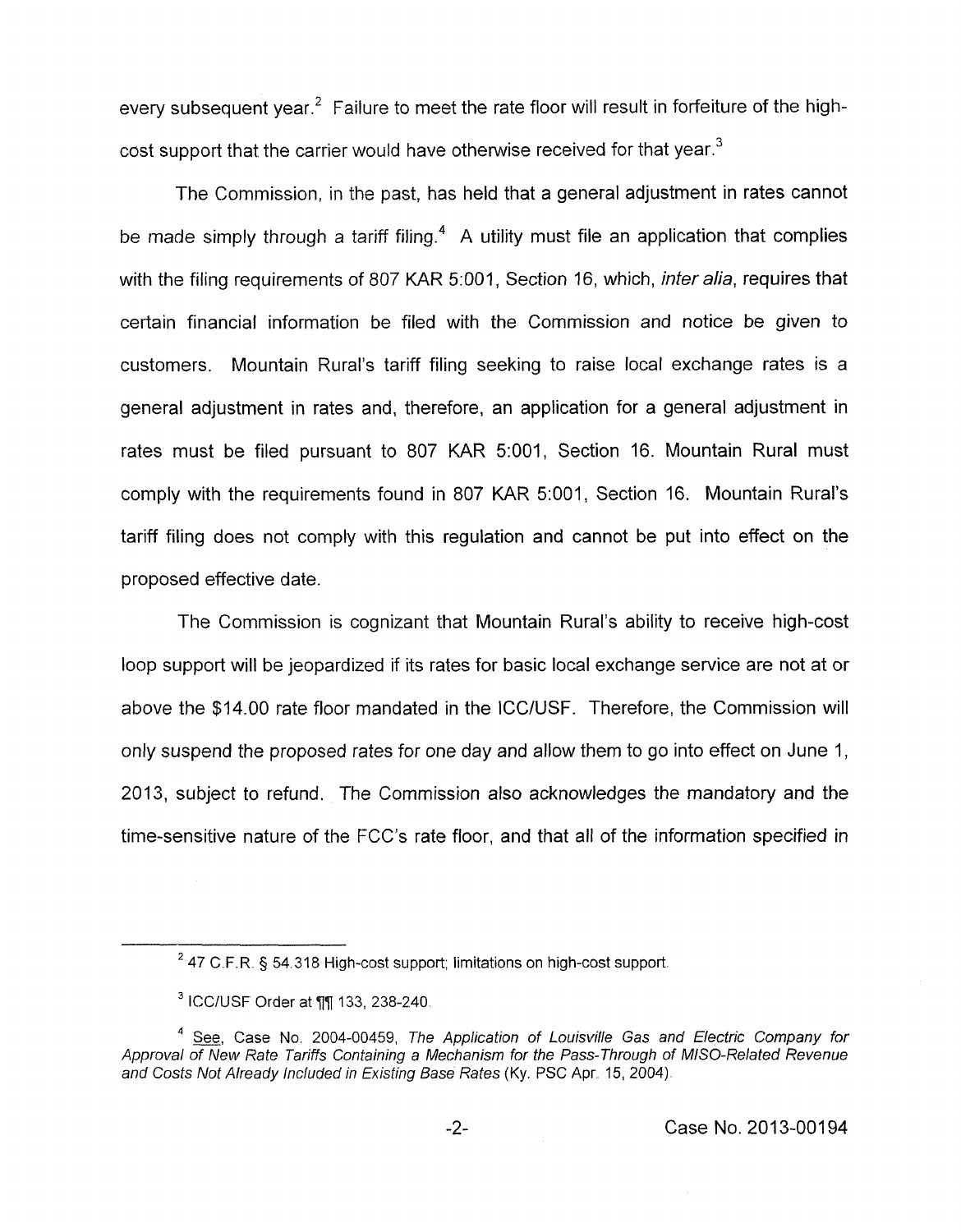807 KAR 5:001, Section 16, may not be necessary to support an increase in basic local exchange rates under these circumstances.

At the very least, the Commission will require that Mountain Rural file the information required in 807 KAR 5:001, Section  $16(1)(a)(1)$ ,  $(1)(b)(4)$ ,  $(1)(b)(6)$ ,  $(3)(b)(1)$ , **(4),** (6), (9)(a), (9)(d), (9)(f), (9)(h), and (IO). Except as required above, Mountain Rural may request a deviation, pursuant to 807 KAR 5:001, Section 16(15), from the other requirements of 807 KAR 5:001, Section 16.

Based on the foregoing, IT IS THEREFORE ORDERED that:

1. Mountain Rural's proposed rates for its basic local exchange service are suspended for one day from the effective date of May 31, 2013, and will be effective subject to refund on June 1, 2013.

2. Within ten days of the date of this Order, Mountain Rural shall file with the Commission an application to support its proposed tariff to increase rates for local exchange service. The application shall comply with 807 KAR 5:001, Section 16, except for any waivers that may be granted or requirements other than those specified in the findings above.

3. The application shall also contain:

a. The estimated annual revenue to be received from High Cost Loop Support beginning July 1, 2013.

b. The estimated annual revenue to be lost due to adjustment of terminating access rates effective July 1, 2013.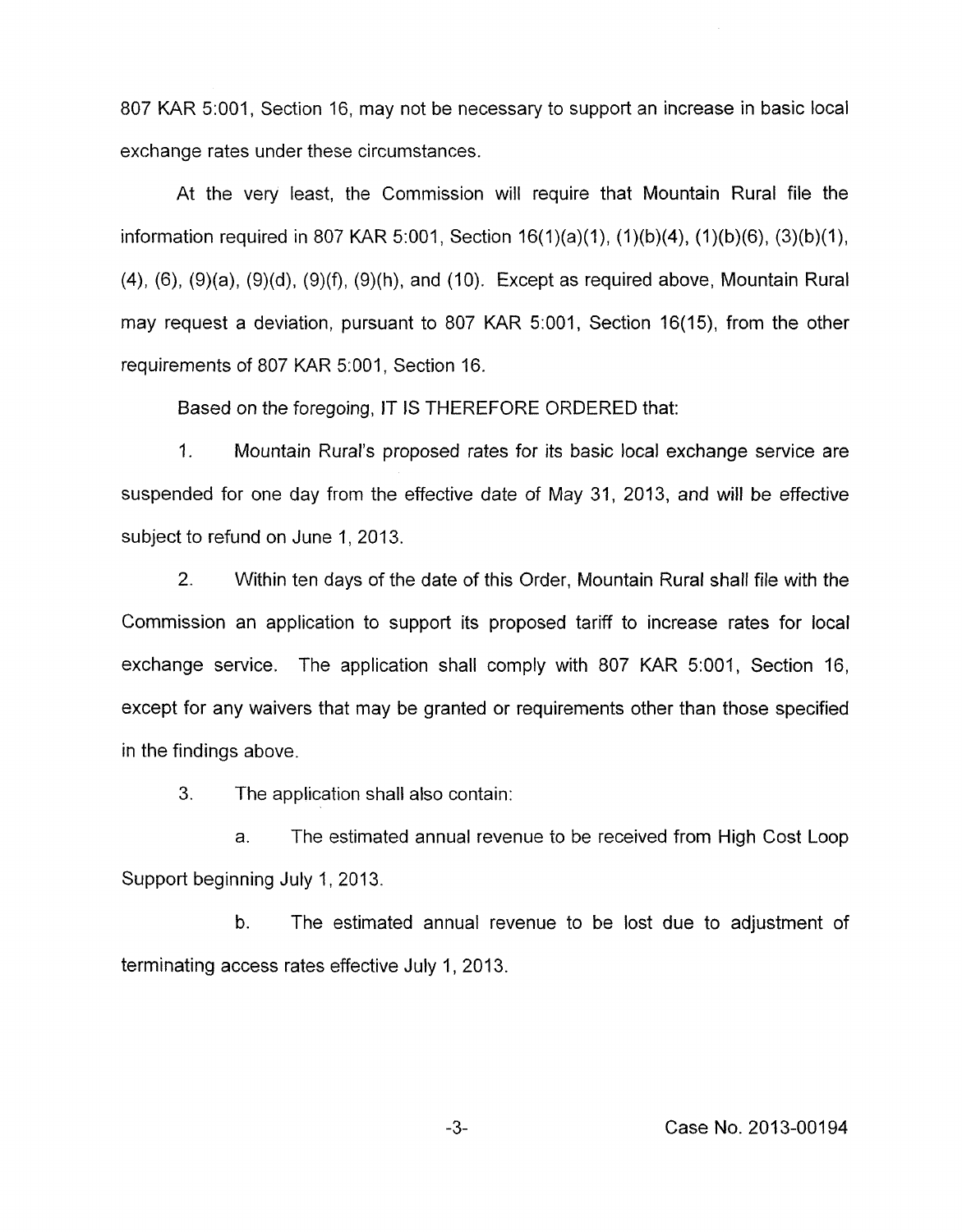c. The total estimated annual revenue (increase or decrease) to be generated by the tariff changes. Include a breakout for each service or category of service to show changes in revenue.

d. Historical and projected line counts and the effects of any line changes on the company.

e. Historical and projected federal universal service support and its effects on the company.

f. A narrative of any other circumstances that justify or support the proposed rate changes.

By the Commission

疳 **ENTERED** MAY 29 2013 KENTUCKY PUBLIC<br>SERVICE COMMISSION

**ATTEST** Exed t ∦frector

Case No. 2013-00194